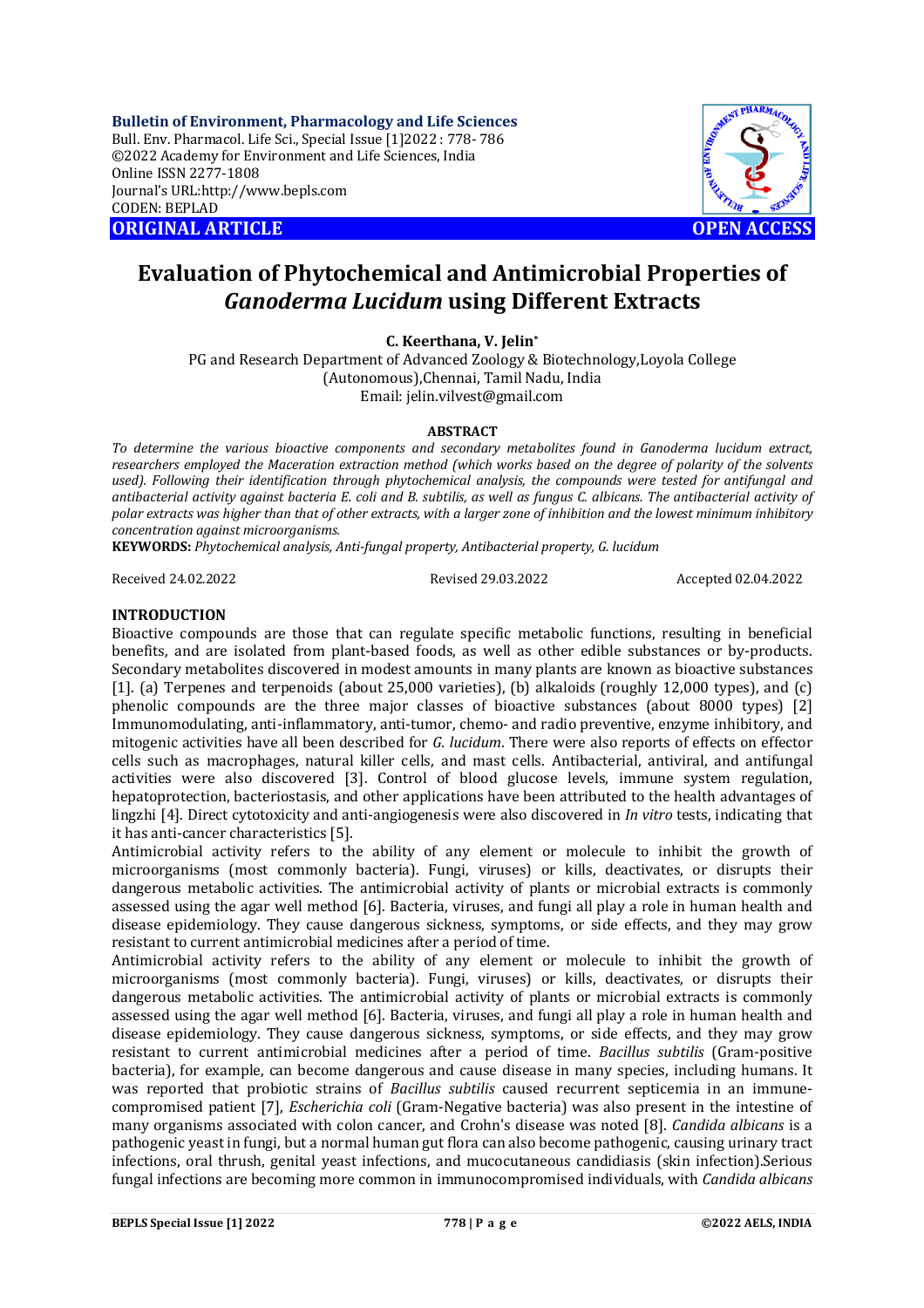and non-albicans species remaining the most common pathogens, with an increasing incidence of clinical and/or microbiological resistance to numerous antifungal medications [6]. The goal of this study is to conduct in vitro tests to evaluate the antibacterial and antifungal activities of several extracts of commercially grown and harvested *Ganoderma lucidum* at various doses. Its biopharmaceutical properties are shown in this study.

#### **MATERIALS AND METHODS**

The mushrooms utilised in this study (*Ganoderma lucidum*) were obtained by placing an order through a commercially selling industrial agent in Malaysia, where these mushrooms are farmed and harvested for various purposes. The dried mushrooms are roughly 25g in weight (Approx.). The mushrooms were carefully cleaned with a dry cloth and dried in the shade for another 2-3 days. The mushrooms were then split into small bits and coarsely pulverised using a mortar and pestle. Nothing was left out when the samples were ground whole, including the fruiting body and little stout stalk.

### **EXTRACT PREPARATION**

The weighing machine was used to weigh the ground mushroom sample. 20 g of ground material was added to a 500 mL sterile, clean conical flask, which was then filled with 200 mL of non-polar solvent (chloroform) measured with a measuring cylinder. As a result, it was 1:10 (Sample: Solvent) accordingly. To prevent evaporation of the solvent, the lip of the conical flask was wrapped with aluminium foil and fastened with a rubber band. For the next 48 hours, it was left undisturbed to allow optimal diffusion of bioactive chemicals into the solvent.After 2 days of soaking, the extracts containing bioactive chemicals were filtered using Whatman's No 1 filter paper held over a funnel, the filtrate was transferred to another conical flask labelled and maintained separately, and the filter residue (sample) retained in filter paper was allowed to dry. The dry residues were transferred into a clean conical flask containing a 1:10 (sample:solvent) ratio of solvent (mid polar) as Ethyl acetate.After 48 hours, collect the filtrate, label it, and store it for later use. After Ethyl acetate treatment, the sample residue was dried and placed in a conical flask containing another mid-polar solvent, acetone, in a 1:10 ratio. After 48 hours of acetone treatment, the sample residues were filtered and dried. The filtrate was collected and placed in a second conical flask. The polar solvent was used to dissolve the dried filter remnants (Ethanol 1:10 ratio).

The Maceration extraction method is the process of treating sample residues in order to determine their degree of polarity. This extraction procedure adheres to industry standards [9]. To obtain concentrated extracts, chloroform, ethyl acetate, acetone, and ethanol extracts were subjected to rotary evaporator vacuum. The pure extract was stored in Eppendorf containers with the appropriate labels.

### **PHYTOCHEMICAL ANALYSIS**

The extracted material was employed in a variety of phytochemical experiments. Test for alkaloids, phenolic chemicals, flavonoids, saponins, steroids, sugars, tannins, triterpenoids, and coumarin in this phytochemical examination. These tests are carried out in accordance with the guidelines. [10].

# **ANTIMICROBIAL TEST METHOD**

The excellent diffusion method was used to perform the antibacterial activity. The well diffusion test is straightforward, affordable, and simple to read and understand [6]. To avoid contamination, all of the procedure's equipment must be sanitised before use. In sterile Petri plates, around 25ml of molten Mueller Hinton agar was created. The agar plates were left to harden. Bacillus subtilis (MTCC 441) and Escherichia coli (MTCC 443) are bacterial strains, whereas *Candida albicans* is a fungal strain (MTCC 227).Microbial Type Culture Collection and Genbank, IMTECH, Chandigarh, provided these test microorganisms for in-vitro antimicrobial activity. Using a sterile L-rod spreader, pathogenic bacteria such as E. coli and Bacillus subtilis, as well as fungi such as *Candida albicans*, were inoculated on the plate after being cultivated for 18 hours. A sterile cork borer was used to form a 5mm well on the agar after 5 minutes of pathogenic microorganisms settling. The test material (multiple *Ganoderma lucidum* extracts) was diluted in sterile saline and placed into the wells at varied concentrations, including 50 μg/well, 75 μg/well, 150 μg/well, and 200 μg/well.The solvent saline-loaded well serves as a negative control for bacteria and fungi, while the Streptomycin (30μg/ml) and Clotrimazole (30μg/ml) wells serve as positive controls. At 37°C, the plates were incubated for 24 hours. To determine antibacterial and antifungal activity, the diameter of the zone of inhibition around the well was measured using the antibiotic zone scale.

### **RESULTS**

### **PHYTOCHEMICAL ANALYSIS**

The below-mentioned table indicates the presence and absence of various compounds present in four different extracts (Chloroform, Ethyl Acetate, Acetone, Ethanol).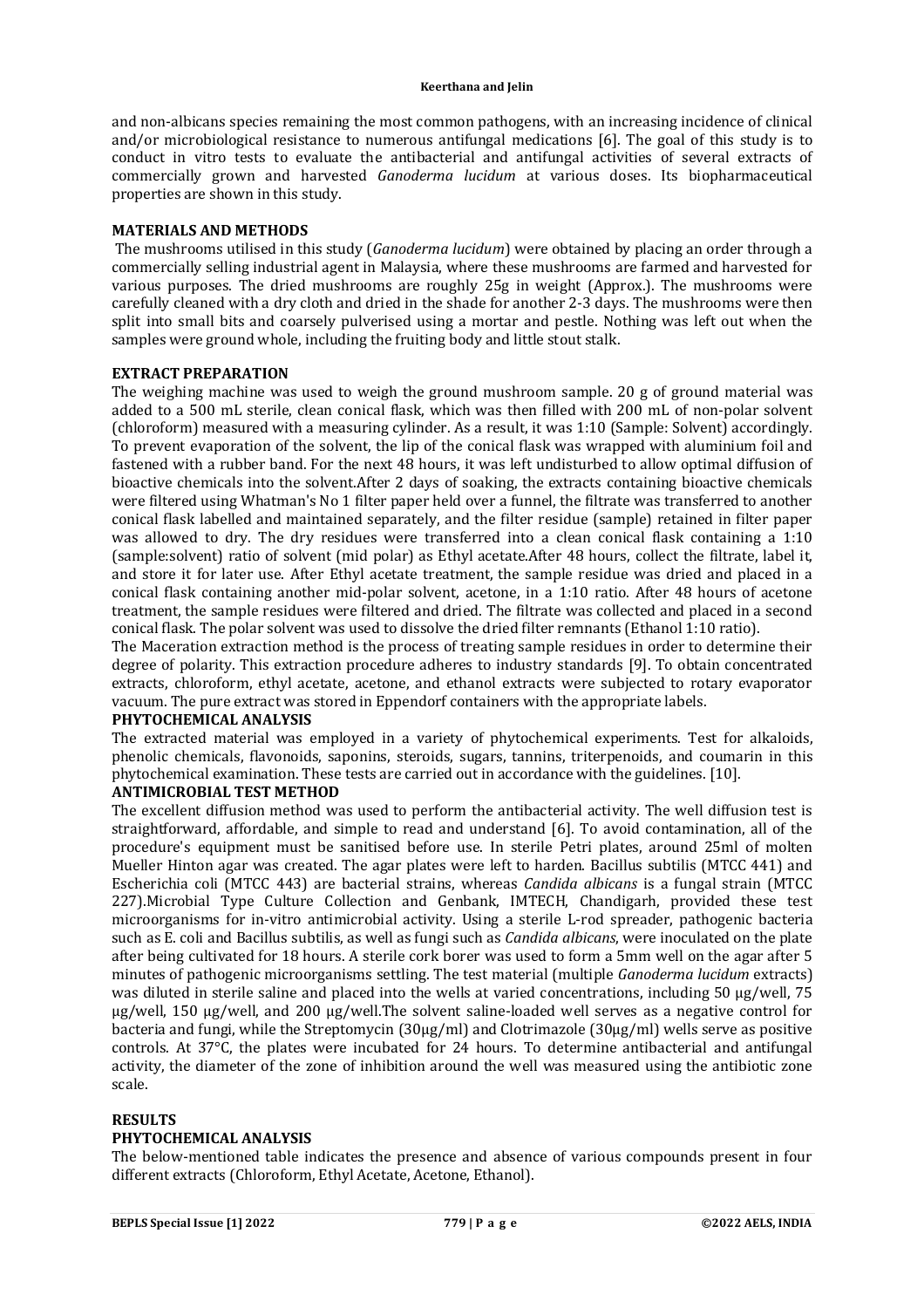| S.NO             | <b>COMPOUNDS</b>        | <b>CHLOROFORM</b> | <b>ETHYL ACETATE</b> | <b>ACETONE</b> | <b>ETHANOL</b> |
|------------------|-------------------------|-------------------|----------------------|----------------|----------------|
|                  | <b>ALKALOID</b>         |                   |                      |                |                |
|                  | <b>FLAVONOID</b>        |                   |                      |                |                |
| 3.               | PHENOLIC COMPOUND       |                   |                      |                |                |
|                  | <b>SAPONIN STEROIDS</b> |                   |                      |                |                |
|                  | <b>STEROIDS</b>         |                   |                      |                |                |
| $\mathfrak{b}$ . | <b>SUGAR</b>            |                   |                      |                |                |
|                  | <b>TANNIN</b>           |                   |                      |                |                |
|                  | TRITERPENIOD            |                   |                      |                |                |
|                  | COUMARIN                |                   |                      |                |                |

# **TABLE 1: RESULTS OF PHYTOCHEMICAL ANALYSIS**

**ANTIMICROBIAL ACTIVITY:** The results of antimicrobial activity of different extracts of concentration 50μg /well, 100μg/well, 150μg/well, 200μg/well, 30μg/well (standard) of *Ganoderma lucidum* were determined by agar well diffusion method.

| TADLE 4: RESULTS OF AN ITMICRODIAL ACTIVITY |           |                                |                 |           |                 |                   |  |  |  |  |
|---------------------------------------------|-----------|--------------------------------|-----------------|-----------|-----------------|-------------------|--|--|--|--|
| <b>EXTRACTS</b>                             |           | <b>ZONE OF INHIBITION (mm)</b> | <b>MICROBES</b> |           |                 |                   |  |  |  |  |
| <b>CONCENTRATIONS</b>                       | $50\mu$ g | $100\mu g$                     | $150\mug$       | $200\mug$ | $30\mu$ g (std) |                   |  |  |  |  |
|                                             | 15        | 16                             | 17              | 19        | 26              | Bacillus subtilis |  |  |  |  |
| CHLOROFORM                                  | nil       | nil                            | 7               | 9         | 16              | Escherichia coli  |  |  |  |  |
|                                             |           | 8                              | 9               | 10        | 13              | Candida albicans  |  |  |  |  |
|                                             | 7         | 10                             | 14              | 15        | 25              | Bacillus subtilis |  |  |  |  |
| ETHYL ACETATE                               | nil       | 7                              | 9               | 13        | 20              | Escherichia coli  |  |  |  |  |
|                                             | 7         | 8                              | 10              | 12        | 16              | Candida albicans  |  |  |  |  |
|                                             | nil       | nil                            | nil             | 8         | 26              | Bacillus subtilis |  |  |  |  |
| <b>ACETONE</b>                              | nil       | nil                            | nil             | 9         | 16              | Escherichia coli  |  |  |  |  |
|                                             | 8         | 9                              | 11              | 12        | 13              | Candida albicans  |  |  |  |  |
|                                             | 9         | 12                             | 14              | 16        | 25              | Bacillus subtilis |  |  |  |  |
| <b>ETHANOL</b>                              | 12        | 16                             | 19              | 24        | 17              | Escherichia coli  |  |  |  |  |
|                                             | 11        | 14                             | 16              | 18        | 14              | Candida albicans  |  |  |  |  |

**TABLE 2: RESULTS OF ANTIMICROBIAL ACTIVITY**



**Fig .1a** *Bacillus subtilis*



**Fig .1b** *Escherichia coli*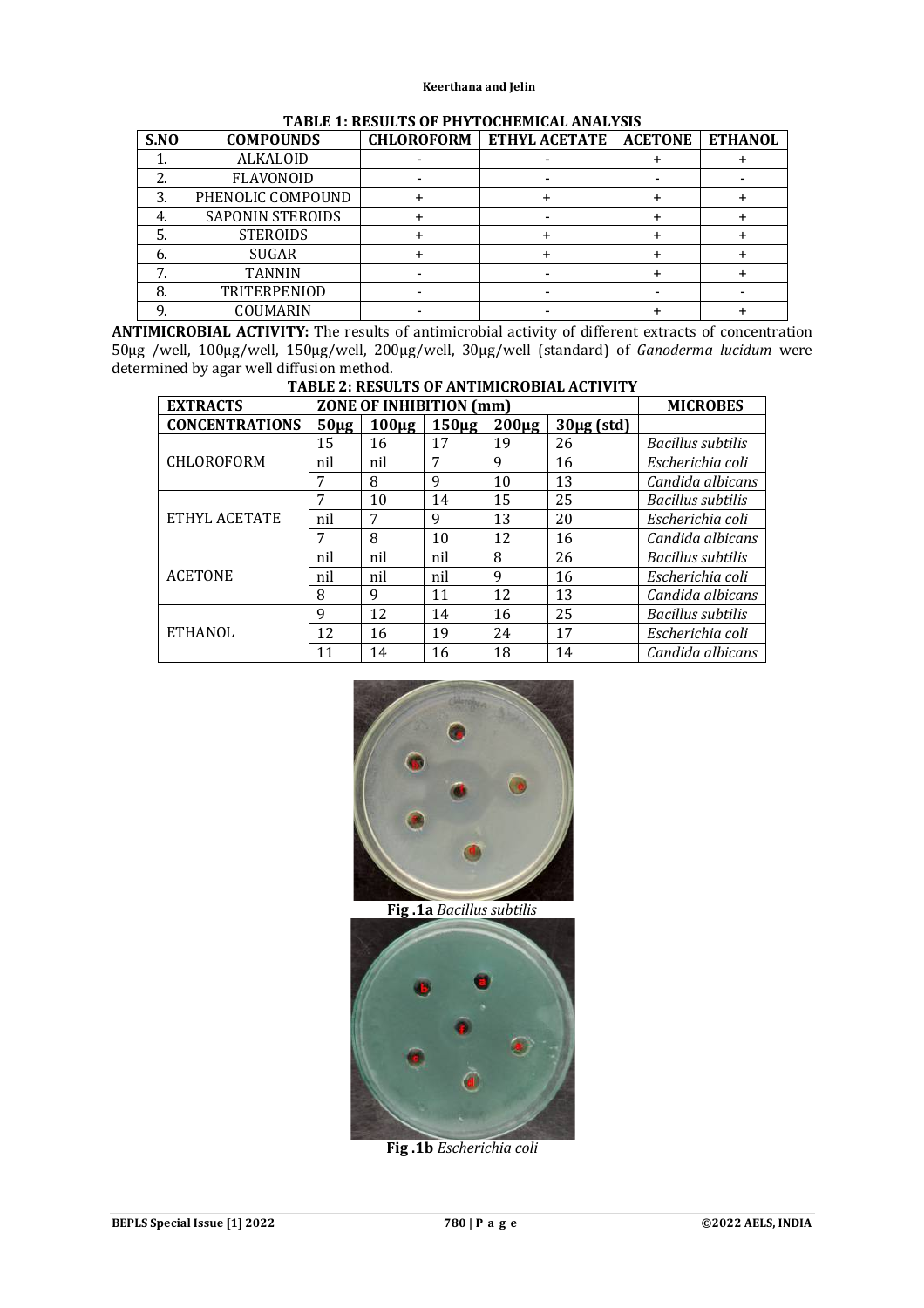

**Fig.1c:** *Candida albicans*

## **FIGURE 1: ANTIMICROBIAL ACTIVITY OF CHLOROFORM EXTRACT**

a: 0 µg/well; b: 50 µg/well; c: 100 µg/well; d: 150 µg/well; e: 200 µg/well; f: 30 µg/well (Strepotomycin); g: 30 µg/well (Clotrimazole)





*Fig 2a. Bacillus subtilis* Fig. 2b. *Escherichia coli* 



Fig. 2c *Candida albicans*

# **FIGURE 2: ANTIMICROBIAL ACTIVITY OF ETHYL ACETATE EXTRACT**

a: 0 µg/well; b: 50 µg/well; c: 100 µg/well; d: 150 µg/well; e: 200 µg/well; f: 30 µg/well (Strepotomycin); g: 30 µg/well (Clotrimazole)

**FIGURE 3: ANTIMICROBIAL ACTIVITY OF ACETONE EXTRACT**



Fig. 3a *Bacillus subtilis*



Fig. 3b *Escherichia coli*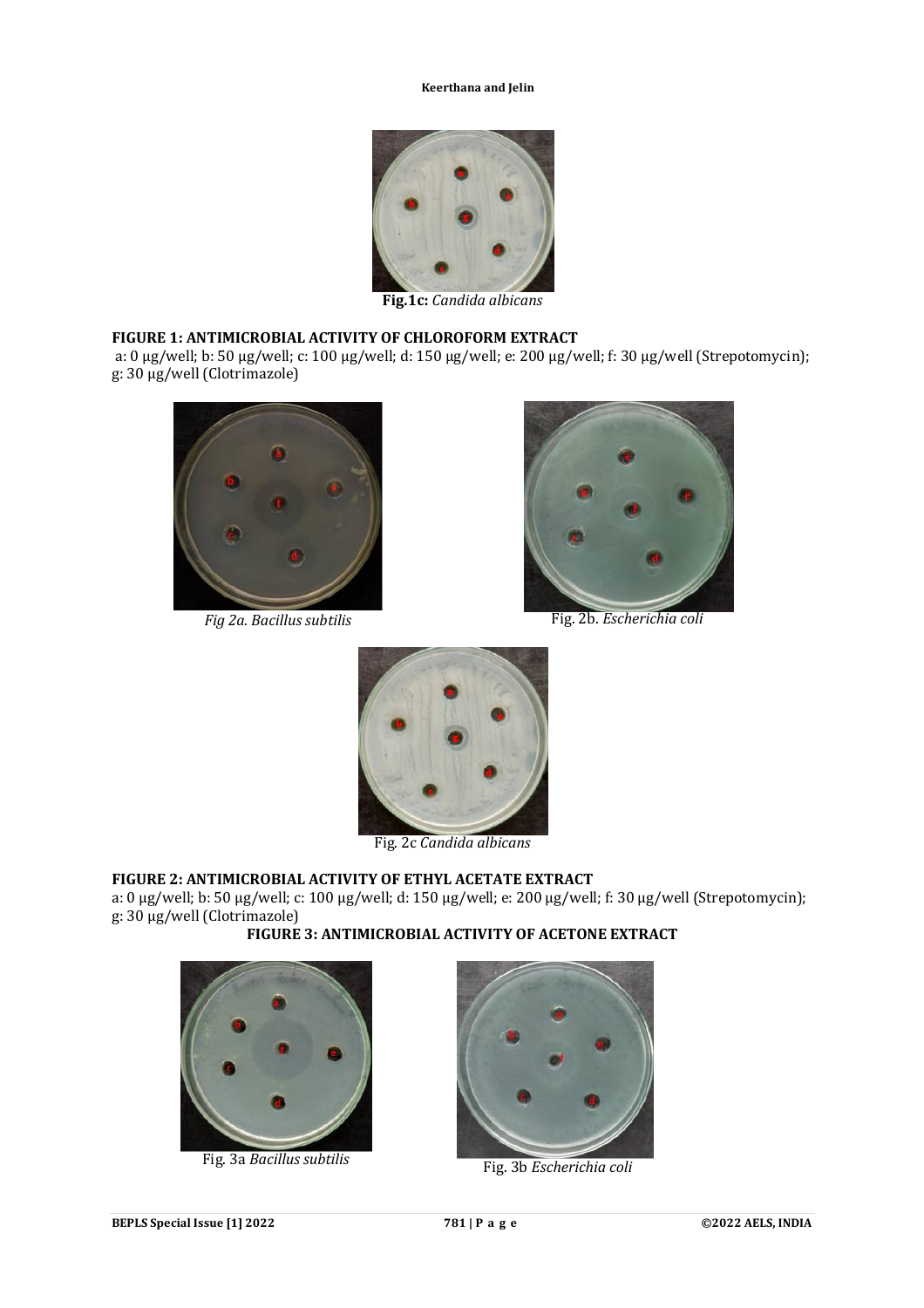

*Fig. 3c Candida albicans*

a: 0 µg/well; b: 50 µg/well; c: 100 µg/well; d: 150 µg/well; e: 200 µg/well; f: 30 µg/well (Strepotomycin); g: 30 µg/well (Clotrimazole)





Fig. 4a *Bacillus subtilis Fig. 4b Escherichia coli*



Fig. 4c*Candida albicans*

a: 0 µg/well; b: 50 µg/well; c: 100 µg/well; d: 150 µg/well; e: 200 µg/well; f: 30 µg/well (Strepotomycin); g: 30 µg/well (Clotrimazole)

# **FIGURE 4: ANTIMICROBIAL ACTIVITY OF ETHANOL EXTRACT**



**GRAPH: 1 ANTIMICROBIAL ACTIVITY OF CHLOROFORM EXTRACTOF** *Ganoderma lucidum*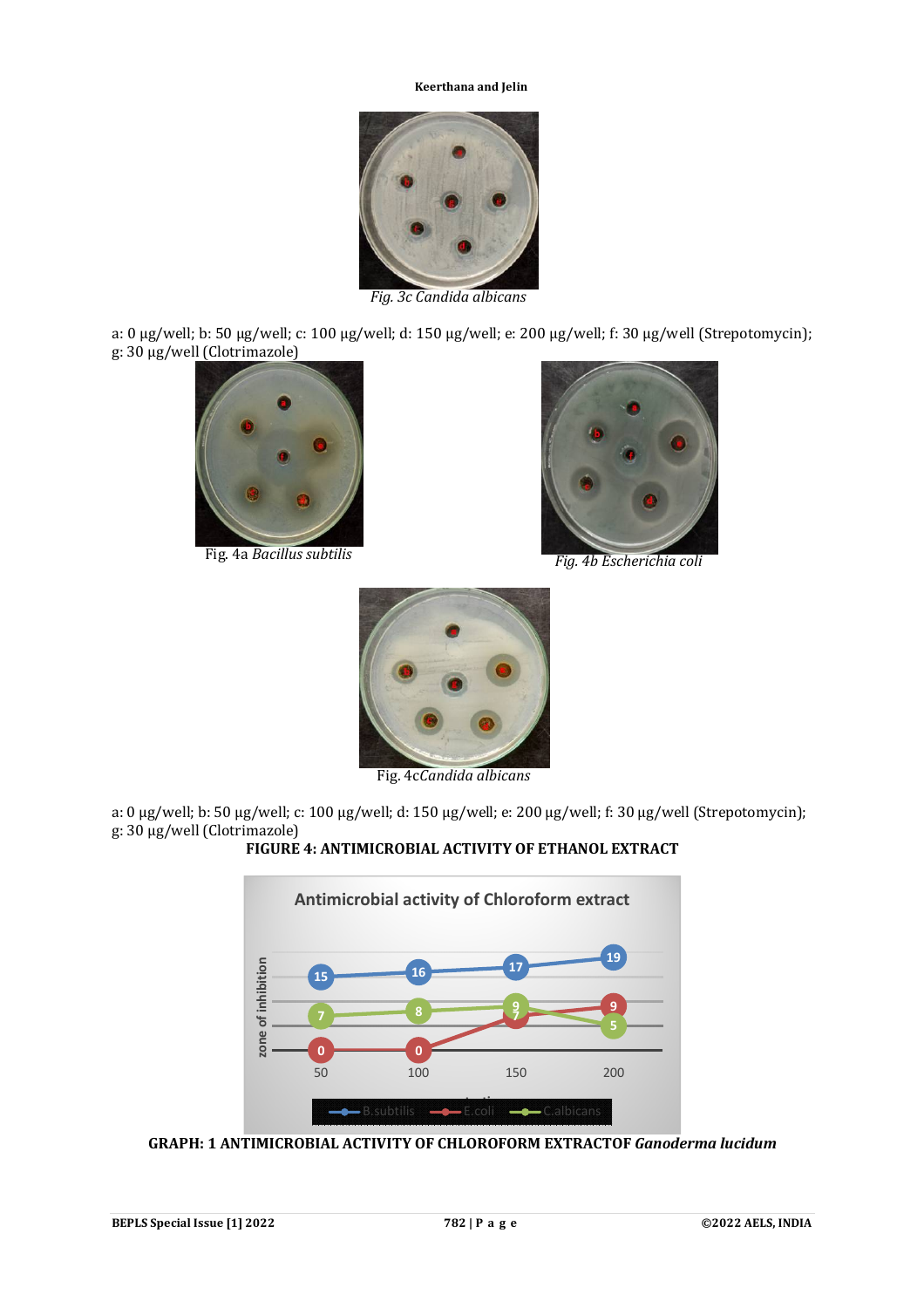

**GRAPH 2: ANTIMICROBIAL ACTIVITY OF ETHYL ACETATE EXTRACT OF** *Ganoderma lucidum*



**GRAPH 3: ANTIMICROBIAL ACTIVITY OF ACETONE EXTRACT OF** *Ganoderma lucidum*



**GRAPH 4: ANTIMICROBIAL ACTIVITY OF ETHANOL EXTRACT OF** *Ganoderma lucidum*

### **DISCUSSION PHYTOCHEMICAL ANALYSIS:**

The extracts of *Ganoderma lucidum* contain Alkaloids, Steroids, Phenolic compounds, Sugars, Coumarin, Saponins, Tannins, and other phytochemicals, according to the phytochemical screening. An alkaloid is a nitrogen-containing chemical that piqued researchers' interest because the nitrogen-rich plant also has numerous therapeutic benefits [11]. Phenolic Compounds are found in all plants and serve an important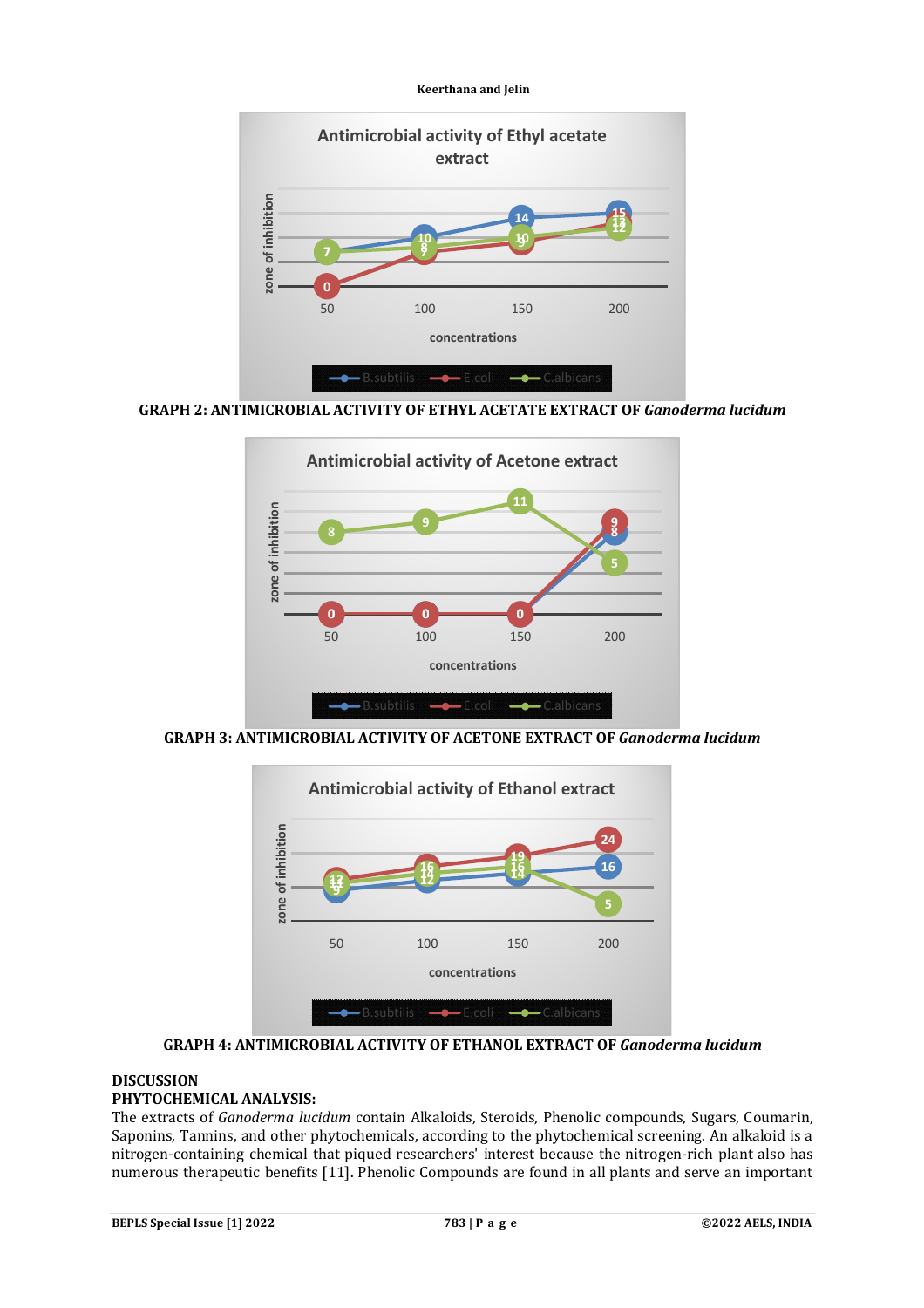role in human nutrition. Their antioxidant qualities have sparked curiosity [12].According to the abovementioned reference, *Ganoderma lucidum* is expected to have antioxidant characteristics, which have been described in other *Ganoderma* species in the literature. Mushroom *Ganoderma lucidum* hot water extract has been found to have an antioxidative action against heart toxicity [13]. Coumarin is a secondary metabolite generated from plants that has anti-inflammatory, antibacterial, antifungal, antioxidant, anticancer, anticoagulant, and antihypertensive activities [14].

Steroids were found in all of the *Ganoderma lucidum* extracts, as shown in the preceding tabular column (Table 2), however Triterpenoids were absolutely lacking. Other *Ganoderma* species, however, are said to contain both Triterpenoids and Steroids. The anti-inflammatory effects of Triterpenoids and Steroids were discovered in both *Ganoderma lucidum* and *Ganoderma Tsuage*. It had a substantial inhibitory effect on rat neutrophil superoxide anion production caused by Fmlp/CB[15].

Because of its low polarity, the extracts derived from Acetone and Ethanol were shown to be the most active components in the phytochemical investigation of *Ganoderma lucidum*. Similar findings have already been reported in the literature [16] and [17].

### **ANTIMICROBIAL ACTIVITY:**

*Ganoderma lucidum* extracts contain phenols, alkaloids, sugars, steroids, and other phytochemicals, according to preliminary phytochemical study. The antibacterial activity of various extracts of *Ganoderma lucidum* at concentrations of 50μg/well, 100μg/well, 150μg/well, and 200μg/well was assessed using the agar well diffusion method.

The lowest concentration of a substance, generally a medicine, that limits observable growth of a bacterium or bacteria is known as the minimum inhibitory concentration (MIC) in microbiology. To confirm resistance and to check the in vitro activity of any novel antimicrobials, as well as to calculate MIC breakpoints, mostly in diagnostic laboratories [17]. The antimicrobial activity of Chloroform extract demonstrated that at a low concentration of roughly 50μg of extract, it inhibited the growth of Bacillus subtilis with a high zone of inhibition (15mm) and increased activity as concentration was raised.At 150μ g and 200μ g, the growth inhibition zone for *Escherichia coli* was discovered. As a result, increasing the content of Chloroform extract improved the activity against gramme negative bacteria. From a minimal concentration of 50g, antifungal activity was seen. The antifungal activity of chloroform extract was raised when the concentration was increased. (Graph 1 in Table 2 and Fig. 2). The most active *Achillea* species (A. teretifolia, A. multifida) demonstrated selective activity against the studied bacteria isolates, with MICs ranging from 50 to 75 μg/mL against S. aureus, S. epidermidis, and S. typhymurium [19].

In all concentrations, the ethyl acetate extract was shown to have good antimicrobial activity against *Bacillus subtilis*, *Escherichia coli*, and *Candida albicans*, with the exception of the low concentration (50μg) of ethyl acetate, which showed no inhibitory zone against Escherichia coli. (See Table 2, Graph 2, and Figure 9 for further information.) By using the cup plate diffusion method, the antimicrobial activity of various parts of *Croccus sativus* L. (saffron), including stigma, stamen, leaves, and colora, extracted with various solvents, was tested against different bacteria (Microccucos luteus, Staphylococcus epidermitis, Staphylococcus aureus, and E. coli) and fungi (*Candida albicans, Aspergillus*). The values of each active extract's Minimal Inhibitory Concentration (MIC) were determined. The results reveal that the ethyl acetate extract of diverse plant parts (excluding leaves) has a good antibacterial and antifungal activity against the bacteria and fungi used as test organisms [20].

Table 2 shows that, despite having active biomolecules and showing positive results for phytochemical analysis, the extract obtained from acetone had more effective antifungal activity in all concentrations than antibacterial activity on gramme positive and gramme negative bacteria only at high concentrations of about 200μg and not at low concentrations of about 50μg, 100μg, and 150μg.

The Zone of Inhibition is a circular area surrounding the antibiotic's active site where bacteria colonies do not develop. The zone of inhibition can be used to determine a bacteria's sensitivity to antibiotics [21]. Table 2 shows that ethanol extracts' antimicrobial activity was efficient against all three bacteria at all four concentrations (50μg, 100 μg, 150 μg, and 200 μg). In comparison to the other three extracts, the ethanol extract extracted the majority of the bioactive chemicals that can prevent microbial development. When tested against *E.coli*, the maximum millimetre of zone of inhibition found in ethanol extract at 200 microgram of sample was 24mm. (Figures 5).

Ethanol extract, which is a full polar solvent, exhibited the highest antibacterial action, and ionic liquids (ILs) are becoming increasingly essential in separation research. ILs are used in separation procedures including as extraction, gas chromatography, and supported liquid membrane (SLM) separation [22]. Following ethanol, ethyl acetate, and chloroform, ethyl acetate and chloroform have shown to have superior antibacterial action. Acetone extract, which is a midpolar solvent, has the lowest antibacterial action. Antimicrobial activity increases with increasing concentration in all of the extracts, as seen in the graph.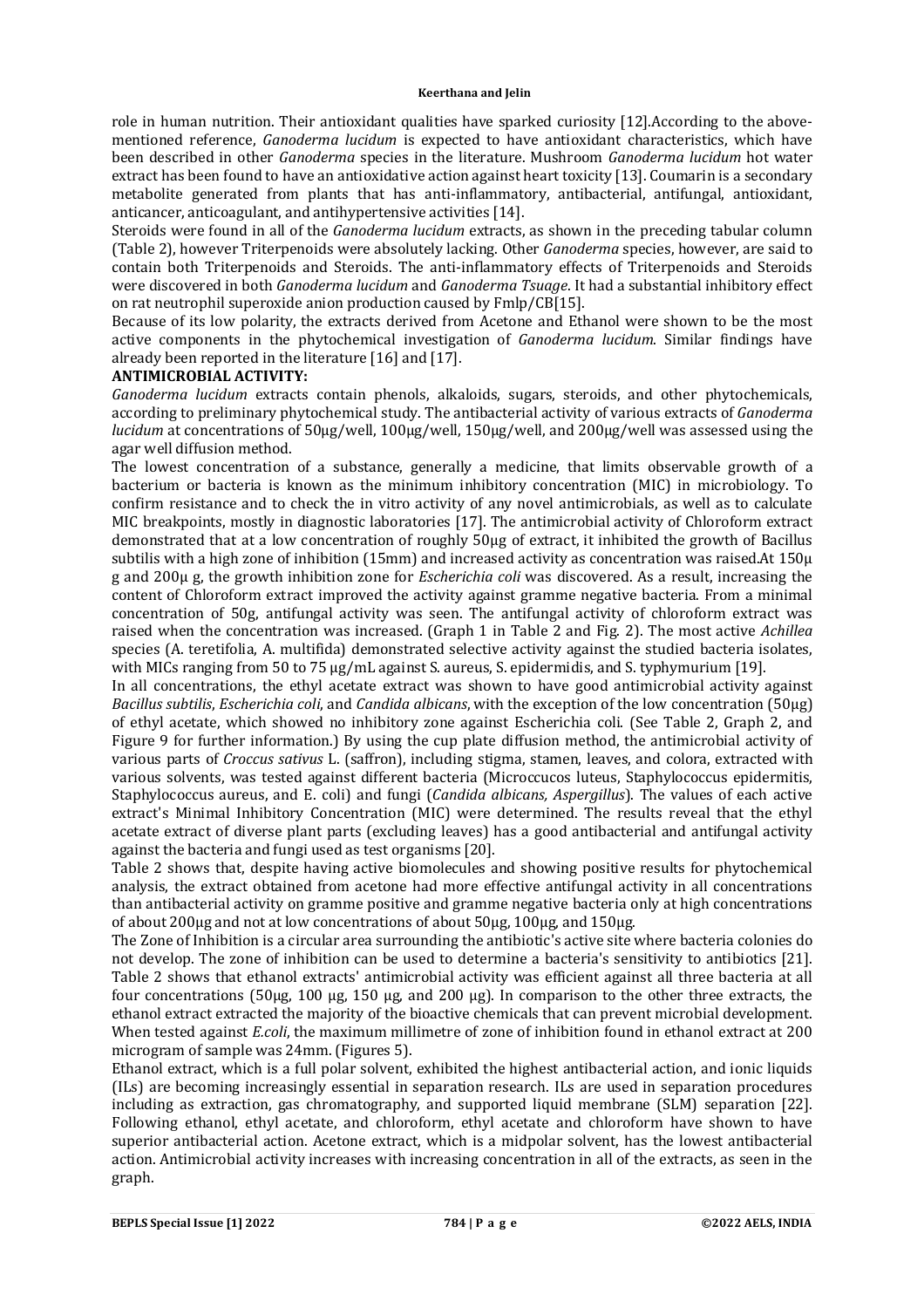### **CONCLUSION**

The extracts of *Ganoderma lucidum* were tested for phytochemical and antibacterial activities in this study. According to other studies, not only *Ganoderma lucidum* but also other *Ganoderma* species have high levels of bioactive chemicals and secondary metabolites. As a result, it can be employed in the pharmaceutical and food industries all over the world. Because phytochemical research reveals the amount of bioactive substances found in *Ganoderma lucidum*, it is thought to be a good candidate for usage as a medicine for a variety of ailments.Due to its ability to predict the binding confirmation of molecule ligand to its binding sites, GCMS can be used to conduct extensive research on various compounds such as steroids, ethers, fatty acids, and terpenes, and further molecular docking can be performed using bioinformatics tools to perform structure-based drug design. Comparative phytochemical research of different *Ganoderma* species can identify which species is better for drug creation and other pharmaceutical needs.

*Ganoderma lucidum* extracts were reported to have effective antibacterial action against two pathogenic bacteria species and one fungus species. According to the findings, the activity of Ganoderma lucidum polar extract (ethanol extract) was found to be more effective than non-polar and midpolar extracts. As a result of the in vitro antibacterial activity, *Ganoderma lucidum* can be used as an antimicrobial agent in a variety of industrial applications. According to the findings, the extracts are far more efficient as an antifungal agent than they are as an antibacterial agent. *Ganoderma lucidum*'s antifungal qualities can be further investigated and tested on a variety of additional fungus species, as well as used in pharmaceutical firms.

### **CONFLICT OF INTEREST**

Authors declared no conflict of interest

### **REFERENCES**

- 1. Kris -Etherton, P. M., Hecker, K. D., Bonanome, A., Coval, S. M., Binkoski, A. E., Hilpert, K. F., ... Etherton, T. D. (2002). *The American Journal Of Medicine*.Bioactive compounds in foods: their role in the prevention of cardiovascular disease and cancer (Vol. 113, pp. 71-88).
- 2. Khezerlou, A., & Mahdi Jafari, S. (2020). Handbook of food nanotechnology .*13*Nanoencapsulated bioactive components for active food packaging (pp. 493-532). N.p.: Handbook of food Nanotechnology.
- 3. Wasser, S. P. (2005). Reishi or lingzhi (Ganoderma lucidum). *Encyclopedia of dietary supplements*, *1*, 603-622.
- 4. Wachtel-Galor, S., Yuen, J., Buswell, J. A., & Benzie, I. F. (2011). Ganoderma lucidum (Lingzhi or Reishi). In *Herbal Medicine: Biomolecular and Clinical Aspects. 2nd edition*. CRC Press/Taylor & Francis.
- 5. John W. M. Yuen & Mayur Danny I. Gohel (2005) Anticancer Effects of Ganoderma lucidum: A Review of Scientific Evidence, Nutrition, and Cancer, 53:1, 11-17,
- 6. Magaldi S, Mata-Essayag S, Hartung de Capriles C, Perez C, Colella MT, Olaizola C, Ontiveros Y. Well diffusion for antifungal susceptibility testing. *Int J Infectious Diseases*. 2004 Jan;8(1):39-45.
- 7. Oggioni,R.M, Pozzi,G., Valensin,P.E, Galieni.P, Bigazzi.C. (2020). Recurrent septicemia in immunocompromised patients due to probiotic strains of *Bacillus subtilis. Journal of clinical microbiology.* vol 36. NO 1.
- 8. Martin, H.M, Campbell, B.J , Hart, C.A , Mpofu ,C , Nayar ,M , Singh ,R , Englyst ,H,William ,H.F ,Rhodes, J.M . (2004) Gastroenterology. Enhanced Escherichia coli adherenceand invasion in Crohn's disease and colon cancer. AGA vol 127, 80-93.
- 9. Abubakar,A.R , Haque,M .(2020). Preparation of medicinal plants: Basic extraction and fractionation procedures for experimental purposes. *Journal of Pharmacy& Bioallied sciences.*12(1): 1-10
- 10. Brinda, P., Sasikala, B. and Purushothaman, K.K. 1981. Pharmacognostic studies on Merugan kilzhangu, BMEBR, 3(1) 84 – 96.
- 11. Robinson, T. (1974). Metabolism and Function of Alkaloids in Plants.*Science*, *184*(4135), 430–435.
- 12. Balasundram, N, Sundram, K, Samman, S.(2006) phenolic compounds in plants and agri-industrial by-product: Antioxidant activity, occurrence, and potential uses. *Food chemistry*. vol 99, 191-203.
- 13. Wong, Kar-Lok & Chao, Hung-Hsing & Chan, Paul,C & Chang, Li-Ping & Liu, Feng Liu,C. (2004).Antioxidant activity of Ganoderma lucidum in acute ethanol-induced heart toxicity. phytotherapy research. vol 18, 1024-1026.
- 14. Venugopala, K. N., Rashmi, V., & Odhav, B. (2013). Review on natural coumarin lead compounds for their pharmacological activity. *BioMed research international*, *2013*.
- 15. Ko, H. H., Hung, C. F., Wang, J. P., & Lin, C. N. (2008). Antiinflammatory triterpenoids and steroids from Ganoderma lucidum and G. tsugae. *Phytochemistry*, *69*(1), 234-239.
- 16. Shamaki, B. U., Sandabe, U. K., Fanna, I. A., Adamu, O. O., Geidam, Y. A., Umar, I. I., & Adamu, M. S. (2012). Proximate composition, phytochemical and elemental analysis of some organic solvent extract of the wild mushroom Ganoderma lucidum. *Journal of Natural Sciences Research*, *2*(4), 24-35.
- 17. Shah, P., Modi, H. A., Shukla, M. D., & Lahiri, S. K. (2014). Preliminary phytochemical analysis and antibacterial activity of Ganoderma lucidum collected from Dang District of Gujarat, India. *Int J Curr Microbiol App Sci*, *3*(3), 246-55.
- 18. Andrews J. M. (2001). Determination of minimum inhibitory concentrations. *The Journal of antimicrobial chemotherapy*, *48 Suppl 1*, 5–16.